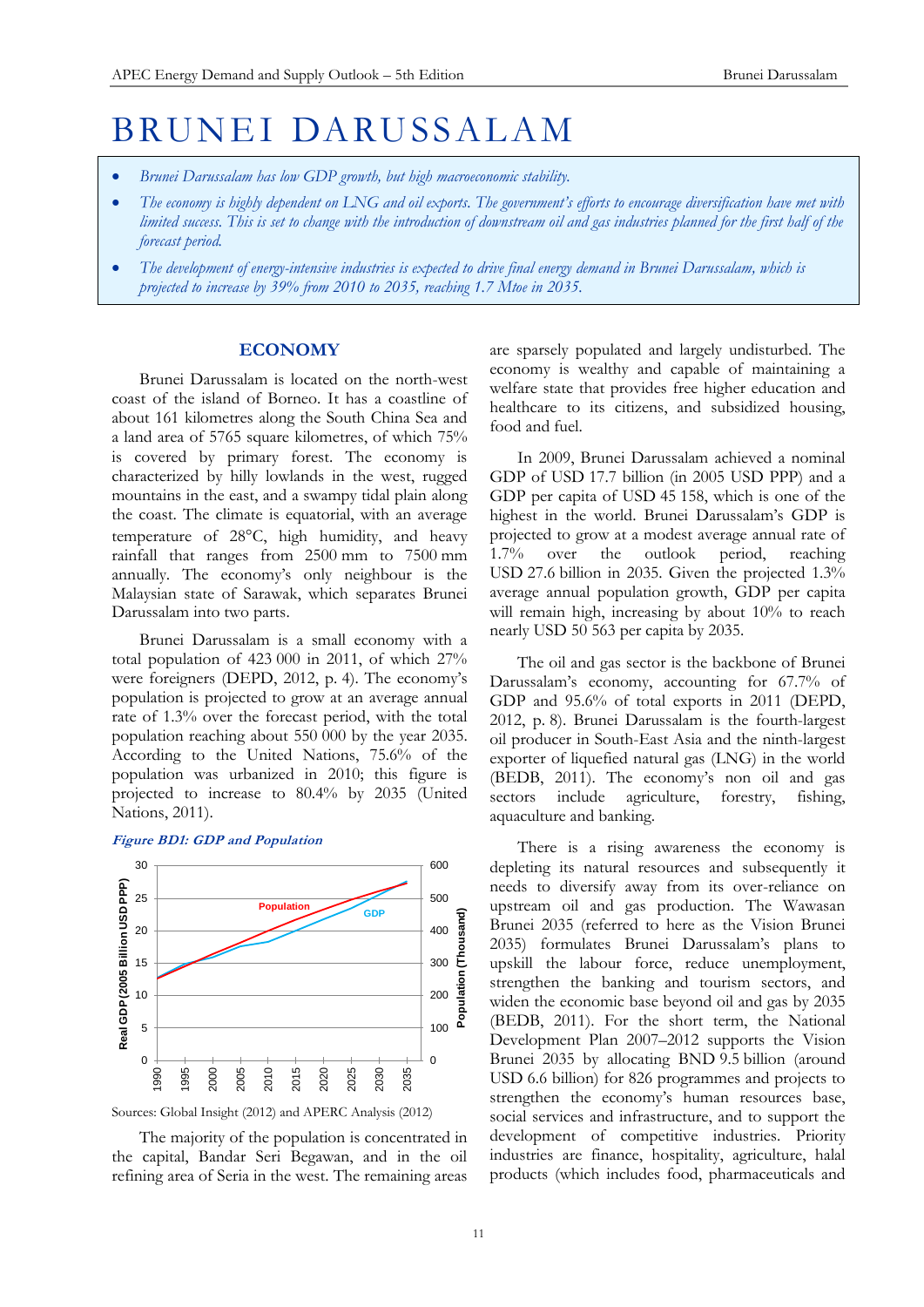cosmetics) and software development (APERC, 2009).

One of the key initiatives under the Vision Brunei 2035 is to designate industry cluster-specific sites with supporting infrastructure and facilities. This will facilitate industrial development and promote industrial investments. The first site, established in 2007, was the Sungai Liang Industrial Park (SPARK), designed specifically for downstream petrochemical processing activities. Additionally, 1 trillion cubic feet (Tcf) (28.3 billion cubic meter (bcm)) of natural gas has been allocated for domestic downstream activities over an estimated 20-year span (FGE, 2010).

The first plant built at the SPARK site was a methanol plant developed by the Brunei Methanol Company. The plant began production in May 2010 and is capable of producing 850 000 tonnes of methanol each year. The next project in SPARK is an integrated chemical complex housing six plants that will use part of the allocated 1 Tcf (28.3 bcm) of natural gas as feedstock to produce ammonia, urea, di-ammonium phosphate, ammonium sulphate, melamine and caprolactam. The project is being developed by the Mitsui Consortium and is expected to begin operations in 2015 (Brunei Times, 2011).

The second industrial site is the Pulau Muara Besar (PMB) Island site, designed for the development of oil field support services, such as a marine supply base and fabrication yard, as well as further downstream activities (BEDB, 2012). The anchoring project will be a USD 2.5 billion oil refinery and aromatics cracker project to be developed by the Zheijiang Hengyi Group Co. Ltd. The project is expected to begin operations in 2015, with a production capacity of approximately 135 thousand barrels per day. The first phase will comprise the production of petroleum products such as gasoline, diesel and jet A-fuel, as well as paraxylene and benzene used mainly in textile production (BEDB, 2012). The feedstock for this plant will be locally-sourced crude oil and condensate.

Brunei Darussalam's largest export, after oil and gas, is its manufactured garments. It should be noted the total value of garments exported significantly decreased by about 80% from BND 56.7 million in 2009 to BND 8.2 million in 2010, due to a major trade agreement between the economy and the United States expiring in the same year (DEPD, 2012, p. 8). On the other hand, the economy's first methanol plant began exporting its products in May 2010, and other sectors like the agriculture, forestry and fishery sectors and the services sector showed a healthy growth rate of 3–4% from 2009 to 2010 (DEPD, 2012). This healthy growth in the non oil

and gas sectors is consistent with the economy's efforts towards diversification, and is likely to continue in the short to medium term.

Bruneians enjoy a well-developed transport infrastructure; the quality of roads in Brunei Darussalam has been ranked seventh in Asia and third in South-East Asia (Brunei Press, 2011b, p. E89). The major population centres in the country are linked by a network of about 3127.4 kilometres of road (DEPD, 2012, p. 17). Brunei also has one of the highest car ownership rates in the world, with roughly one car for every 2.09 persons (Brunei Press, 2011a). This can be attributed to the limited public transport system, low import tax, inexpensive car maintenance and low unleaded petrol prices. With 170 000 licensed vehicles using the road network daily, the Brunei Darussalam Government is constantly maintaining, upgrading and extending its road network. In its National Development Plan 2007– 2012, the government has allocated BND 568.5 million (USD 464 million) for this purpose (Brunei Press, 2011b, p. E89).

The Brunei International Airport (BIA) handles more than 20 000 flights annually. In 2011, 27 822 flights were recorded, including scheduled, nonscheduled, chartered and military flights (DEPD, 2012, p. 17). Brunei Darussalam's major port is at Muara. In 2011, the port handled a total of a little over 1 million freight tonnes of cargo (DEPD, 2012, p. 17). The port authority is continuing its efforts to attract and encourage more shipping lines to call at the port. The Ministry of Industry and Primary Resources is keen to develop the economy's tourism industry by capitalizing on Brunei Darussalam's rich cultural heritage and pristine natural rainforests. If the Ministry's initiative is successful, it is expected the energy demand for both aviation and maritime transport will increase in the coming years.

# **ENERGY RESOURCES AND INFRASTRUCTURE**

Brunei Darussalam owes its current prosperity to its significant natural gas and oil resources. The existing and potential oil and gas reserves lie within the economy's northern landmass and extend offshore to the outer limits of its exclusive economic zone (EEZ). As of 1 January 2012, Brunei Darussalam's proven oil reserves stood at 1.1 billion barrels and its gas reserves were estimated at 13.8 Tcf (390 bcm) (OGJ, 2011). The oil reserves are expected to last about 25 years and the natural gas reserves 40 years. New recovery technologies as well as potential onshore and deepwater fields are expected to add to the lifespan of the reserves.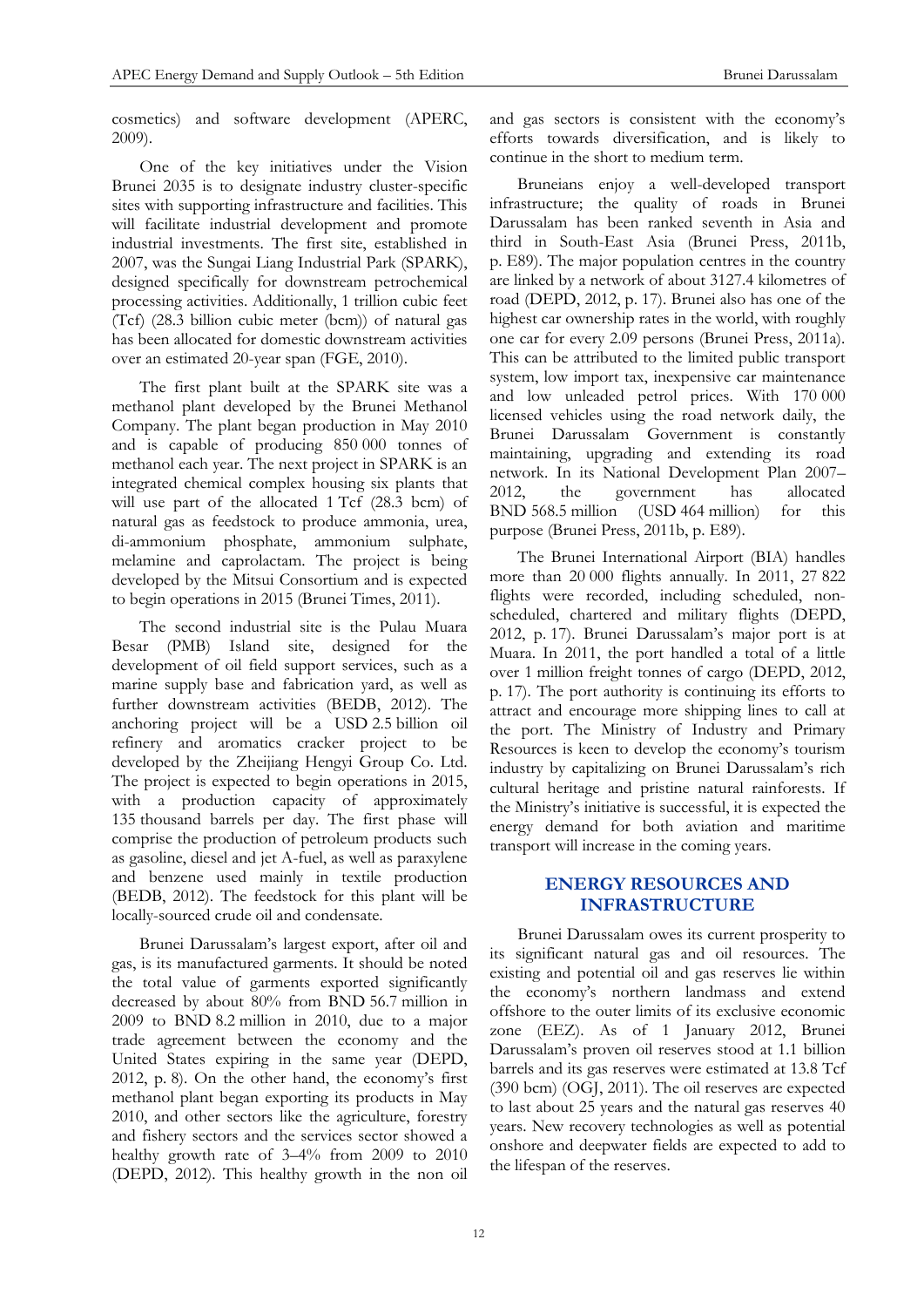In 2010, the economy's major oil fields were the onshore Seria-Tali field, with 292 producing oil wells, and the offshore fields Champion (239 producing oil wells) and South West Ampa (152 producing oil wells) (OGJ, 2011). On average, Brunei's oil fields produced 160 100 barrels per day in 2010. Only a small fraction of the oil produced is refined at Brunei Darussalam's sole refinery in Seria, which has a distillation capacity of 15 000 barrels per day. The main products are motor gasoline, diesel oil and dualpurpose kerosene. These outputs are used almost exclusively for domestic consumption. The rest of Brunei Darussalam's crude oil is exported and refined elsewhere.

Brunei Darussalam's most prolific natural gas field is also its oldest offshore field, the South West Ampa field. It holds more than half of the economy's total natural gas reserves. Other sources include the gas wells in the Fairley, Gannet and Maharajalela-Jamalulalam fields (OBG, 2009). The production from these fields is piped to the Brunei LNG Plant in Lumut to be liquefied. Most of the LNG produced is exported to Japan and Korea (Brunei LNG, 2010).

Brunei Darussalam has an installed electricity capacity of 894 MW that produced 3723 GWh of electricity in 2011 (DEPD, 2012, p. 19). Given the abundance of natural gas available in the economy, almost all of its installed electricity capacity is natural gas-fired. The only exceptions are the diesel power station at Belingus and the demonstration 1.2 MW Tenaga Suria Brunei (TSB) solar energy plant. The solar plant is the largest-scale photovoltaic project in South-East Asia, and is capable of producing 1344 MWh of electricity each year (OBG, 2011). Brunei Darussalam has significant solar, hydro and biomass potential, but it has no concrete plans for exploiting this potential on a large scale due to environmental and cost constraints. Instead, in the near future, the economy will concentrate on reducing its energy intensity through energy efficiency and conservation initiatives.

As reported in the Brunei Key Indicators 2011, 99.9% of the population is already connected to the electricity grid, while the remaining 0.1% is served by stand-alone generators (DEPD, 2012, p. 19). The transmission network is divided into three separate grids, namely the Brunei-Muara network, the BPC network and the Temburong District network. The three grids are operated by two different utilities, the Department of Electrical Services (DES) and the Berakas Power Company Private Limited (BPC). The National Development Plan 2007–2012 proposes that all three of the economy's power grids are interconnected by 2012.

# **ENERGY POLICIES**

Brunei Darussalam's energy policy is centred on its oil and gas industries. In 1981, the Oil Conservation Policy was introduced when oil production peaked at 261 000 barrels per day in 1979. The policy aimed to prolong the life of the economy's oil reserves by rationalizing its oil output. As a result, production gradually dropped to around 150 000 barrels per day in 1989. In November 1990, the government reviewed the policy and removed the production ceiling, resulting in the production of 219 000 barrels per day by 2006 (APERC, 2009). In 2011, oil production averaged 166 000 barrels per day (DEPD, 2012, p. 11).

In 2000, the Brunei Natural Gas Policy (Production and Utilization) was introduced. The policy aimed to maintain gas production at year-2000 levels to adequately satisfy export obligations, to open new areas for exploration and development, and to encourage increased exploration by new and existing operators. Under the policy, priority is always given to domestic gas use, especially for electricity generation.

Brunei Darussalam has set an economy-wide target to reduce its energy intensity by 45% by 2035, with 2005 as the base year. To ensure the 45% reduction target is met, Brunei Darussalam has identified a number of action plans for the generation, residential, industry, government and transport sectors. These action plans are designed to improve energy efficiency performance in these five sectors between 2010 and 2030. Some of the action plans identified include: restructuring the residential electricity tariff structure; improving the efficiency of new and existing power plants; formulating an economy-wide standard and labelling for air conditioning and lighting systems; initiating energy management programmes in government and industrial buildings; and introducing energy efficient vehicles like hybrid and electric vehicles into Brunei Darussalam's automotive market (APERC, 2012). These action plans will be formalized in the Energy White Paper to be published in early 2013.

Brunei Darussalam implements five-year economic development plans known as National Development Plans that also serve as guidance for its energy policies. Currently, the ninth National Development Plan 2007–2012 is in force. In line with this plan, the economy has launched a long-term development plan, the Vision Brunei 2035. The Vision aims to make Brunei Darussalam, by 2035, a nation which will be widely recognised "for the accomplishment of its educated and highly skilled people as measured by the highest international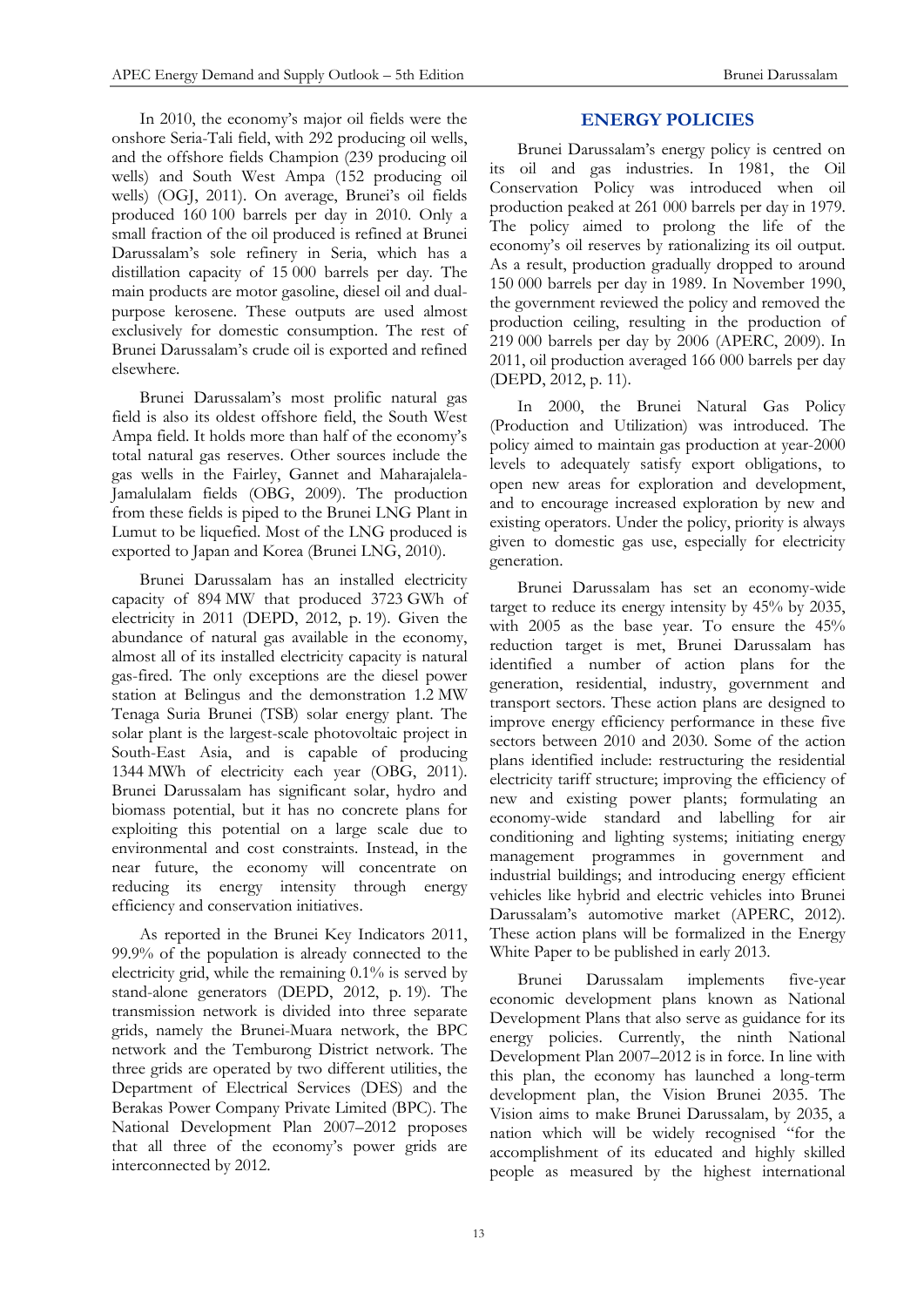standards; quality of life that is among the top 10 nations in the world; and a dynamic and sustainable economy with income per capita within the top 10 countries in the world" (DEPD, 2008).

In May 2005, His Majesty the Sultan and Yang Di-Pertuan of Brunei Darussalam created the post of the Minister of Energy. The Energy Division at the Prime Minister's Office was also created, to be responsible for formulating the economy's energy policy as well as presiding over its energy matters. The Petroleum Unit, that oversees the development of Brunei Darussalam's natural gas and oil sector, and the Department of Electrical Services, that is tasked with managing and developing its electricity sector, come under this ministry. In 2011, the Energy Division and the Petroleum Unit merged to become the Energy Department under the Prime Minister's Office.

The Brunei Shell Petroleum Co. Sdn. Bhd. (BSP), jointly owned by the Brunei Darussalam Government and the Royal Dutch/Shell Group of the Netherlands, has been the dominant oil and gas production company in the economy. The only other concessionary is the French multinational oil company, Total E&P Deep Offshore B.V. In 2002, the Brunei National Petroleum Company Private Limited (PetroleumBRUNEI) was empowered to manage Brunei Darussalam's commercial interests in the oil and gas sector. PetroleumBRUNEI has been granted all mineral rights in eight petroleum exploration blocks, nominee shareholder status in the Brunei Methanol Company Private Limited, and one of its subsidiaries, PB Logistics, is a shareholder in the Brunei Methanol Tanker (BMT).

Currently, energy prices are heavily subsidised. Before 2012, the residential electricity tariff was priced at approximately BND 0.06 (USD 0.044) per kWh. A new tariff structure, which came into effect on 1 January 2012, was designed to encourage smart electricity use and to help the poor by rewarding low users and penalising heavy users of electricity. Motor fuel prices remain comparatively low, with petrol prices varying from BND 0.36 (USD 0.26) per litre for regular to a maximum of BND 0.53 (USD 0.38) per litre for premium unleaded (Lawrey and Pillarisetti, 2011). In an effort to address the challenges of increasing demands and depleting resources and to improve energy efficiency performance, the government of Brunei Darussalam has decided to implement progressively increasing electricity tariffs and to adopt European Union equivalent fuel economy regulations. These measures will be formalized in the economy's Energy White Paper to be published in early 2013.

## **BUSINESS-AS-USUAL OUTLOOK**

#### **FINAL ENERGY DEMAND**

The total final energy demand for Brunei Darussalam is projected to almost double from 0.9 Mtoe in 2009 to 1.7 Mtoe in 2035. The industry and non-energy sectors begin to take up a much larger portion of final energy demand from 2010 onwards, compared to an almost negligible share before 2010. This is due to the methanol plant in SPARK beginning production in that year. The methanol plant will require massive amounts of natural gas as fuel, resulting in gas taking a large chunk of oil's dominant share of final energy consumption. By 2035, oil will still account for the largest share (46%), followed by gas (35%), electricity (19%) and NRE  $(0.6\%)$ .

#### **Figure BD2: BAU Final Energy Demand**



Source: APERC Analysis (2012)

Historical Data: *World Energy Statistics 2011* © OECD/IEA 2011

#### **Figure BD3: BAU Final Energy Intensity**



Source: APERC Analysis (2012)

Under BAU scenario, Brunei Darussalam's final energy intensity is expected to increase by  $60\%$ between 2005 and 2030. This increase will be driven primarily by a growing demand for energy for the new industries in the industry and non-energy sectors. The energy efficiency action plans and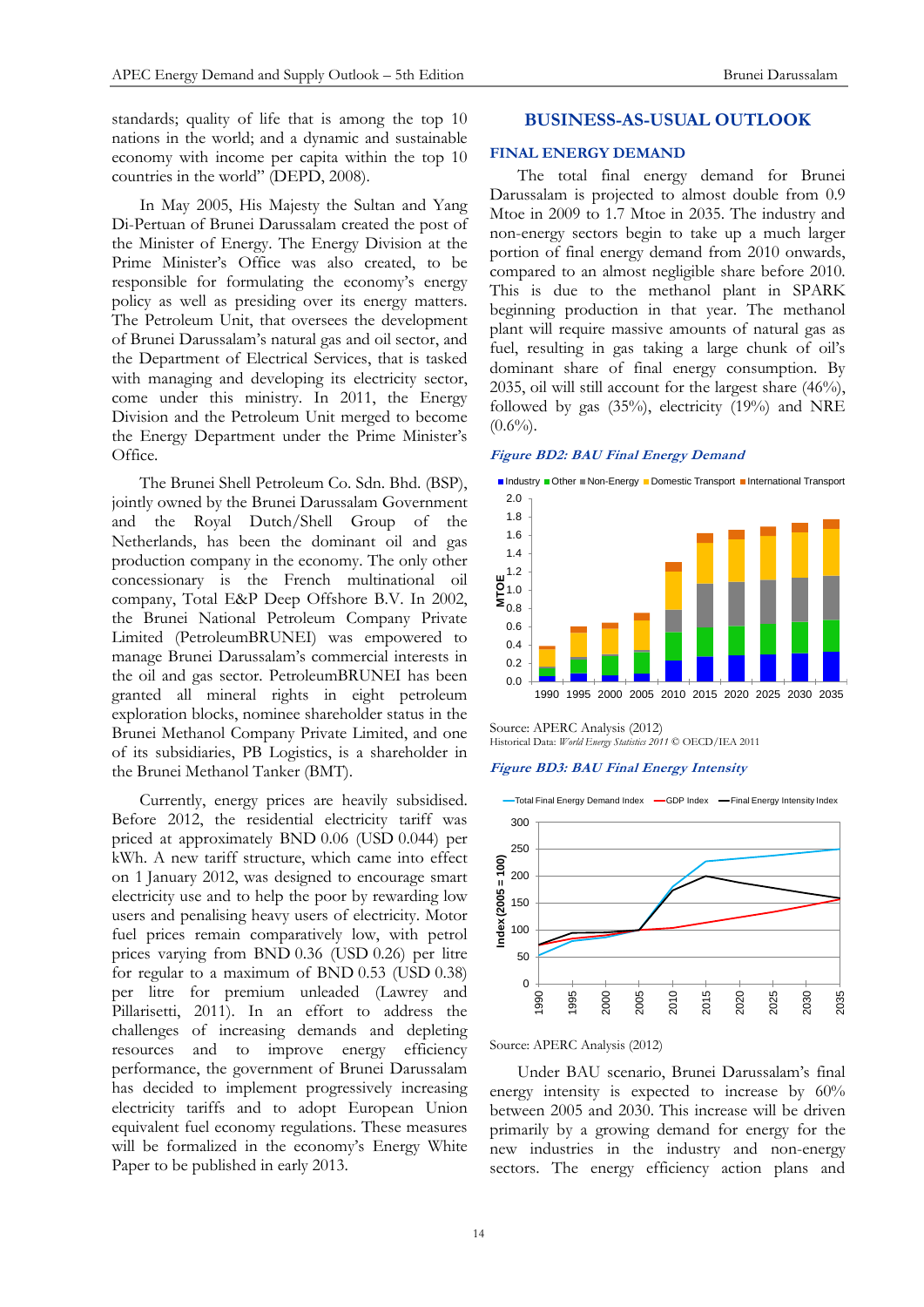## Industry

The changes in the final energy demand depend on two aspects: the expansion of the energy-intensive industry sector and the start of methanol production at the SPARK site in 2010. Other industries proposed for the SPARK and Pulau Muara Besar industrial sites are not considered in this analysis they are still in the early stages of planning and their definite time of entry has yet to be established.

The final energy demand for industry in Brunei Darussalam is projected to increase by 41% from 2010 to 2035, reaching 326 kilotonnes of oil equivalent (ktoe) by 2035. The industry sector's energy demand will be for oil (58%), electricity (22%) and gas  $(20\%)$ .

## Transport

The domestic transport sector's demand for energy is projected to continue to increase during the forecast period, reaching 512 ktoe in 2035. Petroleum products are expected to remain the dominant transport energy source, but their growth will slow with the expected improvements in vehicle fuel efficiency.

## **Other**

The final energy demand in the 'other' sector, which represents the residential, commercial and agricultural sectors, is projected to increase by 12.5% from 2010 to 2035, reaching 349 ktoe by 2035. This will be driven mostly by the residential sector. Electricity consistently holds a two-thirds share of energy demand for the 'other' sector throughout the outlook period.

## **PRIMARY ENERGY SUPPLY**

Brunei Darussalam's primary energy supply is expected to remain fairly constant at about 3 Mtoe over the forecast period. Natural gas and oil will remain the dominant supply fuels for primary energy with small contributions from solar and biomass.

Natural gas production and oil production are forecasted to gradually decrease over the 2010–2035 period due to maturing reserves and the increasing complexity of resource exploration in the economy. Since domestic consumption is modest and priority is given to domestic use, it is expected that the decrease in production will be reflected in the amount of oil and gas exported each year. There is no coal production or coal consumption in this economy.

#### **Figure BD4: BAU Primary Energy Supply**



Source: APERC Analysis (2012) Historical Data: *World Energy Statistics 2011* © OECD/IEA 2011

**Figure BD5: BAU Energy Production and Net Imports**



Source: APERC Analysis (2012) Historical Data: *World Energy Statistics 2011* © OECD/IEA 2011

## **ELECTRICITY**

Brunei Darussalam is projected to continue to rely heavily on natural gas for electricity generation. The economy is expected to improve its conversion efficiency by replacing the existing single-cycle power plants with combined-cycle gas units and by ensuring all new power plant installations have over 45% efficiency (APERC, 2012).

Brunei Darussalam will also begin to diversify its energy resources by taking advantage of its available new renewable energy (NRE) potential. The economy already has a 1.2 MW solar power plant and will continue to develop more solar capacity during the outlook period. Another form of NRE capacity that will likely be introduced is biomass generation, using landfill gas as fuel. By 2035, NRE's contribution to total power generation will increase to 5%, compared to zero in 2009.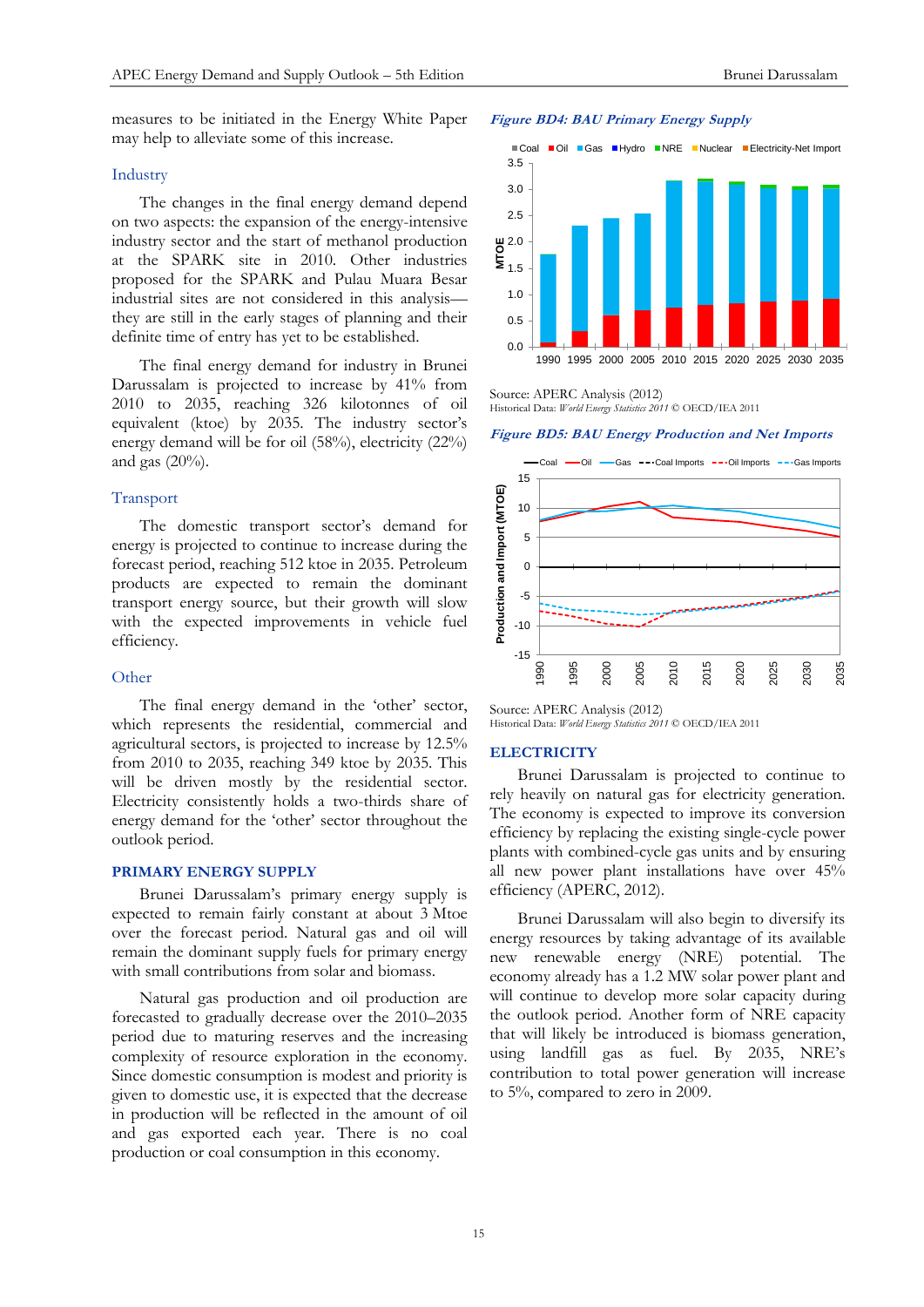#### **Figure BD6: BAU Electricity Generation Mix**



Source: APERC Analysis (2012) Historical Data: *World Energy Statistics 2011* © OECD/IEA 2011

# **CO<sup>2</sup> EMISSIONS**

Brunei Darussalam's annual  $CO<sub>2</sub>$  emissions from fuel combustion are projected to begin to decrease from 2010 onwards, reaching about 8.65 million tonnes of  $CO<sub>2</sub>$  in 2035. This compares to 5.9 million tonnes in 1990 and 8.0 million tonnes in 2005. The sudden increase in  $CO<sub>2</sub>$  emissions from the industry sector in 2010 can be attributed to production<br>starting at the SPARK methanol plant. starting at the SPARK methanol plant. Improvements in power generation efficiency will contribute to reducing the  $CO<sub>2</sub>$  emissions from this sector over the next 25 years.

#### **Figure BD7: BAU CO<sup>2</sup> Emissions by Sector**



Source: APERC Analysis (2012)

The decomposition analysis in Table BD1 shows that from 1990 to 2005, the growth in  $CO<sub>2</sub>$  emissions was underpinned by growing GDP, but from 2010 to 2035, total change in CO2 emissions will show a declining trend, driven by declining trends in  $CO<sub>2</sub>$ intensity and energy intensity.

#### **Table BD1: Analysis of Reasons for Change in BAU CO<sup>2</sup> Emissions from Fuel Combustion**

|                                               |         | (Average Annual Percent Change) |          |          |          |
|-----------------------------------------------|---------|---------------------------------|----------|----------|----------|
|                                               | 1990-   | $2005 -$                        | $2005 -$ | $2005 -$ | $2010 -$ |
|                                               | 2005    | 2010                            | 2030     | 2035     | 2035     |
| Change in CO <sub>2</sub> Intensity of Energy | $-0.5%$ | $-0.8%$                         | $-0.7%$  | $-0.5%$  | $-0.5%$  |
| Change in Energy Intensity of GDP             | 0.3%    | 3.7%                            | $-0.7%$  | $-0.9%$  | $-1.7%$  |
| Change in GDP                                 | 2.2%    | 0.8%                            | 1.5%     | 1.5%     | 1.7%     |
| <b>Total Change</b>                           | 2.1%    | 3.7%                            | 0.1%     | 0.1%     | $-0.6%$  |

Source: APERC Analysis (2012)

#### **CHALLENGES AND IMPLICATIONS OF BAU**

As a major oil and gas producer and exporter, Brunei Darussalam's economic and energy security is assured. Unfortunately, based on historical data, this abundance of wealth and resources has not created an environment conducive to energy efficiency and conservation measures.

Brunei Darussalam's Vision Brunei 2035, published in 2008, and the upcoming Energy White Paper, to be published in 2013, outline environmental policy directions and initiatives designed to minimize environmental impacts and to conserve existing oil and gas resources. These measures may help Brunei Darussalam meet its challenges to maintain economic and energy security as well as to improve environmental sustainability.

## **ALTERNATIVE SCENARIOS**

To address the energy security, economic development, and environmental sustainability challenges posed by the business-as-usual (BAU) outcomes, three sets of alternative scenarios were developed for most APEC economies.

## **HIGH GAS SCENARIO**

To understand the impacts higher gas production might have on the energy sector, an alternative 'High Gas Scenario' was developed. The assumptions behind this scenario are discussed in more detail in Volume 1, Chapter 12. The scenario was built around estimates of gas production that might be available at BAU prices or below if constraints on gas production and trade could be reduced.

The High Gas Scenario for Brunei Darussalam assumed the production increase shown in Figure BD8, which equals 315% by 2035. This is based on the draft for Brunei Darussalam's Energy White Paper, in which the economy proposes to explore deepwater offshore commercial blocks more aggressively and to review the potential of developing small and marginal fields that have previously been deemed infeasible. The success of these proposed initiatives will certainly increase Brunei Darussalam's gas production. The Energy White Paper provides estimates for the potential increase in gas production,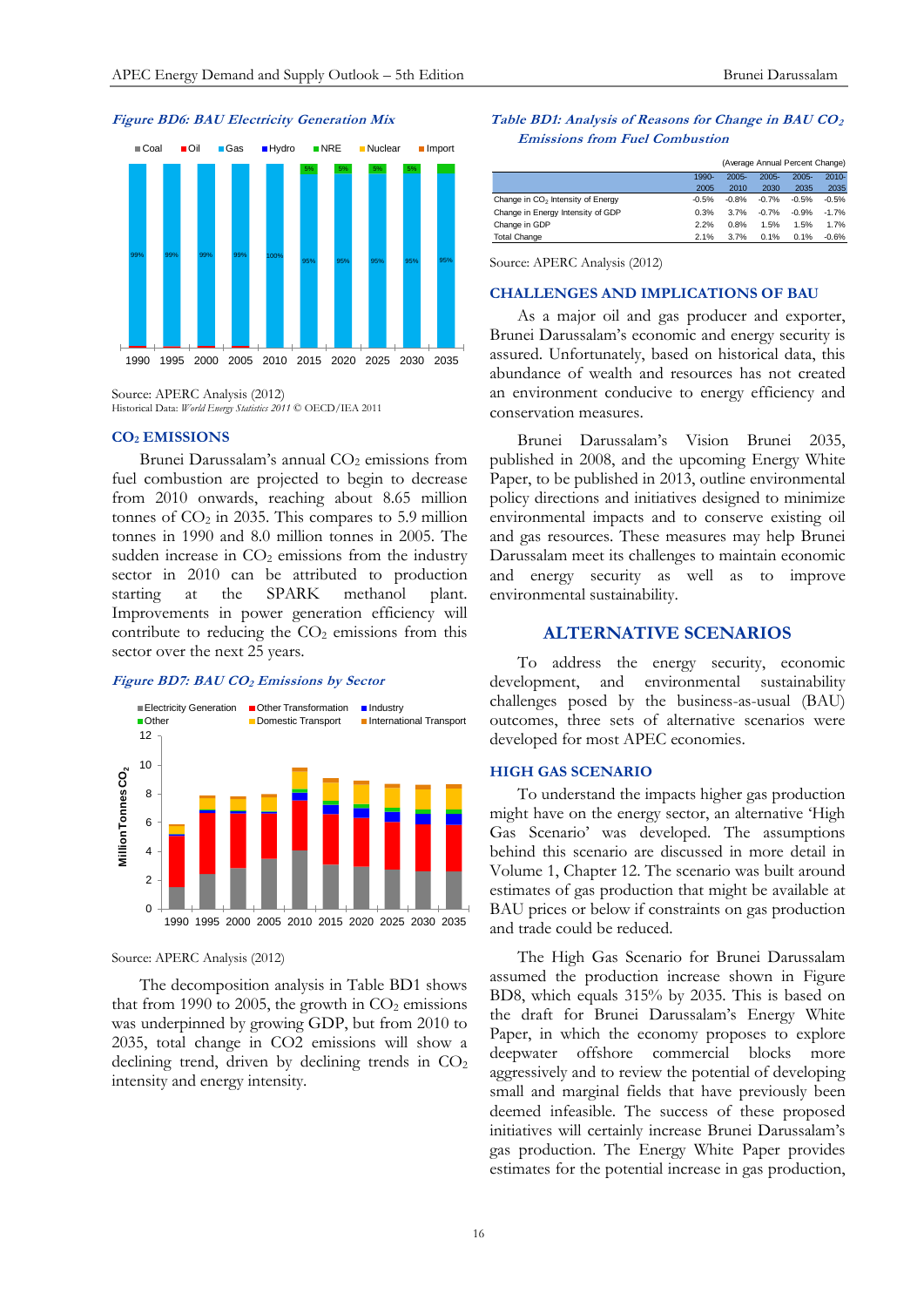and these estimates were adopted for the High Gas Scenario for this economy.

#### **Figure BD8: High Gas Scenario – Gas Production**



Source: APERC Analysis (2012)

Additional gas consumption in each economy in the High Gas Scenario will depend not only on the economy's own additional gas production, but also on the gas market situation in the APEC region. Since domestic power generation in Brunei Darussalam is almost fully gas-based, the additional gas production will likely be exported as LNG. As a result, no change is expected in the economy's electricity generation mix or in its  $CO<sub>2</sub>$  emissions. Thus, Figures BD9 and BD10 are not included for this economy.

## **ALTERNATIVE URBAN DEVELOPMENT SCENARIOS**

To understand the impacts of future urban development on the energy sector, three alternative urban development scenarios were developed: 'High Sprawl', 'Constant Density', and 'Fixed Urban Land'. The assumptions behind these scenarios are discussed in Volume 1, Chapter 5.

The alternative urban development scenarios evaluate potential transport energy savings from urban planning by modelling the relationship between travel distance, vehicle efficiency and vehicle ownership. Unfortunately, there is not sufficient data on urban land use available for Brunei Darussalam to run this scenario. Figures BD11–BD13 are therefore not included for this economy.

## **VIRTUAL CLEAN CAR RACE**

To understand the impacts of vehicle technology on the energy sector, four alternative vehicle scenarios were developed: 'Hyper Car Transition' (ultra-light conventionally-powered vehicles), 'Electric Vehicle Transition', 'Hydrogen Vehicle Transition', and 'Natural Gas Vehicle Transition'.

The assumptions behind these scenarios are discussed in Volume 1, Chapter 5.

Figure BD14 shows the evolution of the vehicle fleet under BAU and the four 'Virtual Clean Car Race' scenarios. By 2035, the share of the alternative vehicles in the fleet reaches around 50% compared to about 3% in the BAU scenario. The share of conventional vehicles in the fleet is thus only about 50%, compared to about 97% in the BAU scenario.

## **Figure BD14: Virtual Clean Car Race – Share of Alternative Vehicles in the Light Vehicle Fleet**



Source: APERC Analysis (2012)

Figure BD15 shows the change in light vehicle oil consumption under BAU and the four alternative vehicle scenarios. Oil consumption drops by 47% in the Electric Vehicle Transition, Hydrogen Vehicle Transition, and Natural Gas Vehicle Transition scenarios compared to BAU by 2035. The drop is large as these alternative vehicles use no oil. Oil demand in the Hyper Car Transition scenario is also significantly reduced compared to BAU—down 39% by 2035—even though these highly-efficient vehicles still use oil.

#### **Figure BD15: Virtual Clean Car Race – Light Vehicle Oil Consumption**



Source: APERC Analysis (2012)

Figure BD16 shows the change in light vehicle CO<sup>2</sup> emissions under BAU and the four alternative vehicle scenarios. To allow for consistent comparisons, in the Electric Vehicle Transition and Hydrogen Vehicle Transition scenarios the change in  $CO<sub>2</sub>$  emissions is defined as the change in emissions from electricity and hydrogen generation. The impact of each scenario on emission levels may differ significantly from its impact on oil consumption,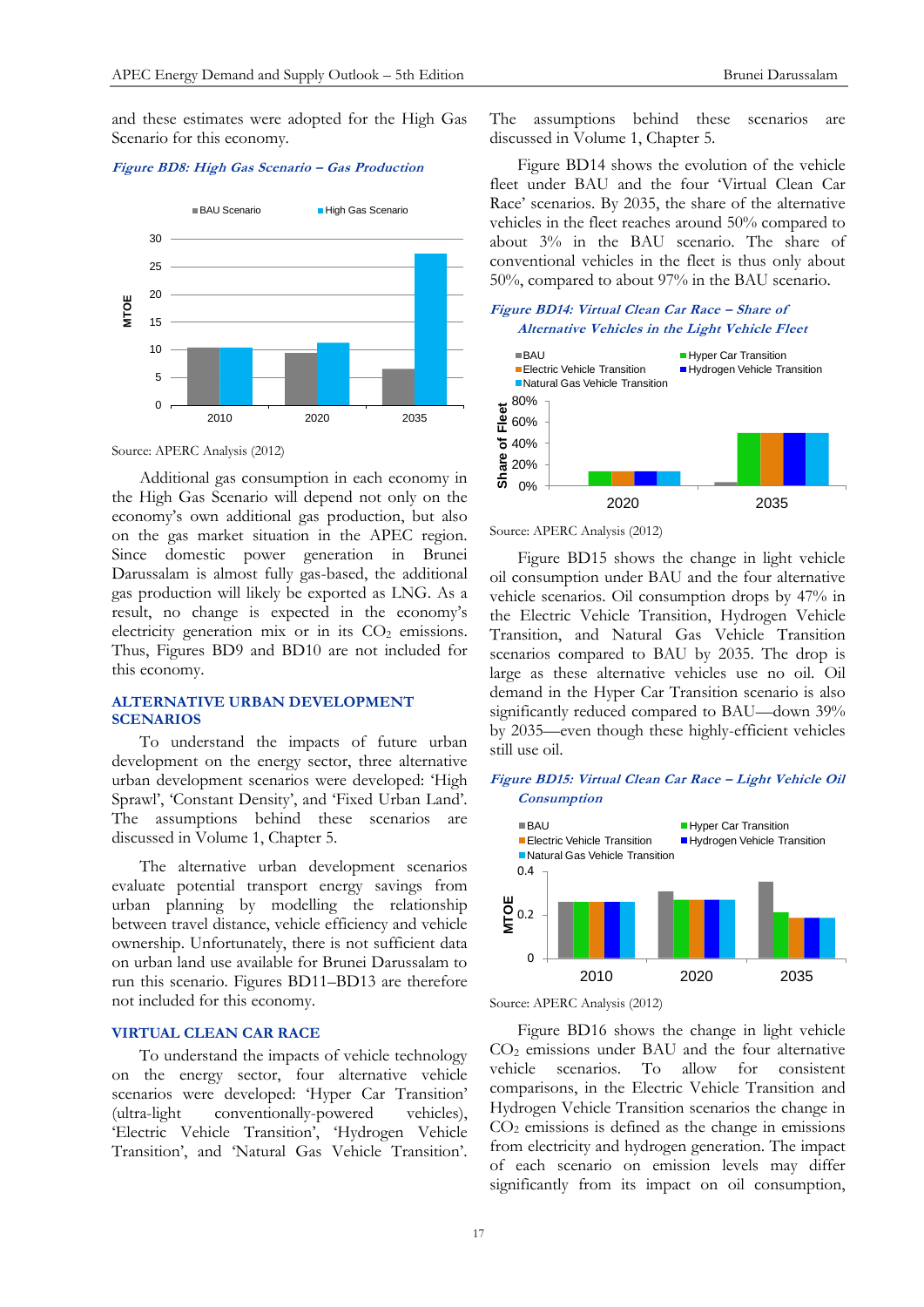since each alternative vehicle type uses a different fuel with a different level of emissions per unit of energy.

## **Figure BD16: Virtual Clean Car Race – Light Vehicle CO2 Emissions**



Source: APERC Analysis (2012)

In Brunei Darussalam, the Hyper Car Transition scenario is the clear winner in terms of  $CO<sub>2</sub>$ emissions reduction, with an emissions reduction of 39% compared to BAU in 2035. Hyper cars rely on their ultra-light carbon fibre bodies and other energysaving features to reduce oil consumption. In the other alternative vehicles oil combustion is replaced by other fuels; namely electricity for electric vehicles, hydrogen for hydrogen vehicles and natural gas in natural gas vehicles. In Brunei Darussalam virtually all electricity generation comes from gas combustion, thus the additional demand for electricity and hydrogen generation would require more gas combustion, which in turn would produce more  $CO<sub>2</sub>$ emissions.

The runner-up in this race is the Electric Vehicle Transition scenario offering a 14% emissions reduction compared to BAU, followed by the Natural Gas Vehicle Transition scenario (8%). The Hydrogen Vehicle Transition scenario offers the least benefit, producing 3% more emissions compared to BAU in 2035.

## **REFERENCES**

- APERC (Asia Pacific Energy Research Centre) (2009), *APEC Energy Demand and Supply Outlook 4th Edition – Brunei Economy Review*, [www.ieej.or.jp/aperc/2009pdf/Outlook/Outloo](http://www.ieej.or.jp/aperc/2009pdf/Outlook/Outlook_Volume_II_4E.pdf) [k\\_Volume\\_II\\_4E.pdf](http://www.ieej.or.jp/aperc/2009pdf/Outlook/Outlook_Volume_II_4E.pdf)
- –– (2012), *Compendium of Energy Efficiency Policies of APEC Economies*, [www.ieej.or.jp/aperc](http://www.ieej.or.jp/aperc)
- BEDB (Brunei Economic Development Board) (2011), 'Economic Overview' website page, [www.bedb.com.bn/why\\_ecoverview.html](http://www.bedb.com.bn/why_ecoverview.html)
- –– (2012), "Over US\$2.5b investment in oil refinery and aromatics cracker project in Brunei", press release, [www.bedb.com.bn/news\\_articles\\_details.php?id](http://www.bedb.com.bn/news_articles_details.php?id=123)  $=123$
- Brunei LNG (2010), 'LNG Chain' website page, [www.bruneilng.com/lng\\_chain.htm](http://www.bruneilng.com/lng_chain.htm)
- Brunei Press (2011a), 'About Brunei' website page, [www.bruneipress.com.bn/brunei/brunei.html](http://www.bruneipress.com.bn/brunei/brunei.html)
- –– (2011b), *Borneo Bulletin Yearbook 2011–Green Pursuits*, 12 April 2011, Brunei Press Sdn. Bhd.
- Brunei Times (2011), "Spark Gets New Locator: \$3.37 billion petrochem complex", 30 August 2011, [www.bt.com.bn/news](http://www.bt.com.bn/news-national/2011/08/30/spark-gets-new-locator-3-37-billion-petrochem-complex)[national/2011/08/30/spark-gets-new-locator-3-](http://www.bt.com.bn/news-national/2011/08/30/spark-gets-new-locator-3-37-billion-petrochem-complex) [37-billion-petrochem-complex](http://www.bt.com.bn/news-national/2011/08/30/spark-gets-new-locator-3-37-billion-petrochem-complex)
- DEPD (Department of Economic Planning and Development, Brunei Darussalam) (2008), *Wawasan Brunei 2035*, January 2008*.*
- –– (2012), *Brunei Key Indicators 2011–2nd Release*, [www.depd.gov.bn/download/BDKI2011\\_R2.pd](http://www.depd.gov.bn/download/BDKI2011_R2.pdf) [f](http://www.depd.gov.bn/download/BDKI2011_R2.pdf)
- FGE (Facts Global Energy) (2010), "Overview of Brunei's Gas Balance: Implications for LNG Exports", Issue #49, June 2010, [www.fgenergy.com/?page=download&id=1989](http://www.fgenergy.com/?page=download&id=1989)
- Global Insight (2012), *World Industry Services*, retrieved from IHS Global Insight Data Service.
- IEA (International Energy Agency) (2011), *World Energy Statistics 2011*, retrieved from OECD/IEA CD-ROM Service.
- Lawrey Roger and J. Ram Pillarisetti (2011), "Energy Subsidies versus Economic Efficiency: Practical and Theoretical Issues in the Case of Brunei Darussalam", *Journal of Asian Social Science*, Vol. 7 No 3, March 2011, [www.ccsenet.org/journal/index.php/ass/article/](http://www.ccsenet.org/journal/index.php/ass/article/download/7820/6986) [download/7820/6986](http://www.ccsenet.org/journal/index.php/ass/article/download/7820/6986)
- OBG (Oxford Business Group) (2009), *Focus on efficiency: A push to maximise existing reserves and explore new resources*, [www.oxfordbusinessgroup.com/news/focus](http://www.oxfordbusinessgroup.com/news/focus-efficiency-push-maximise-existing-reserves-and-explore-new-resources)[efficiency-push-maximise-existing-reserves-and](http://www.oxfordbusinessgroup.com/news/focus-efficiency-push-maximise-existing-reserves-and-explore-new-resources)[explore-new-resources](http://www.oxfordbusinessgroup.com/news/focus-efficiency-push-maximise-existing-reserves-and-explore-new-resources)
- –– (2011), *Let there be light: Delivering greener electricity more efficiently*, [www.oxfordbusinessgroup.com/news/let-there](http://www.oxfordbusinessgroup.com/news/let-there-be-light-delivering-greener-electricity-more-efficiently)[be-light-delivering-greener-electricity-more](http://www.oxfordbusinessgroup.com/news/let-there-be-light-delivering-greener-electricity-more-efficiently)[efficiently](http://www.oxfordbusinessgroup.com/news/let-there-be-light-delivering-greener-electricity-more-efficiently)